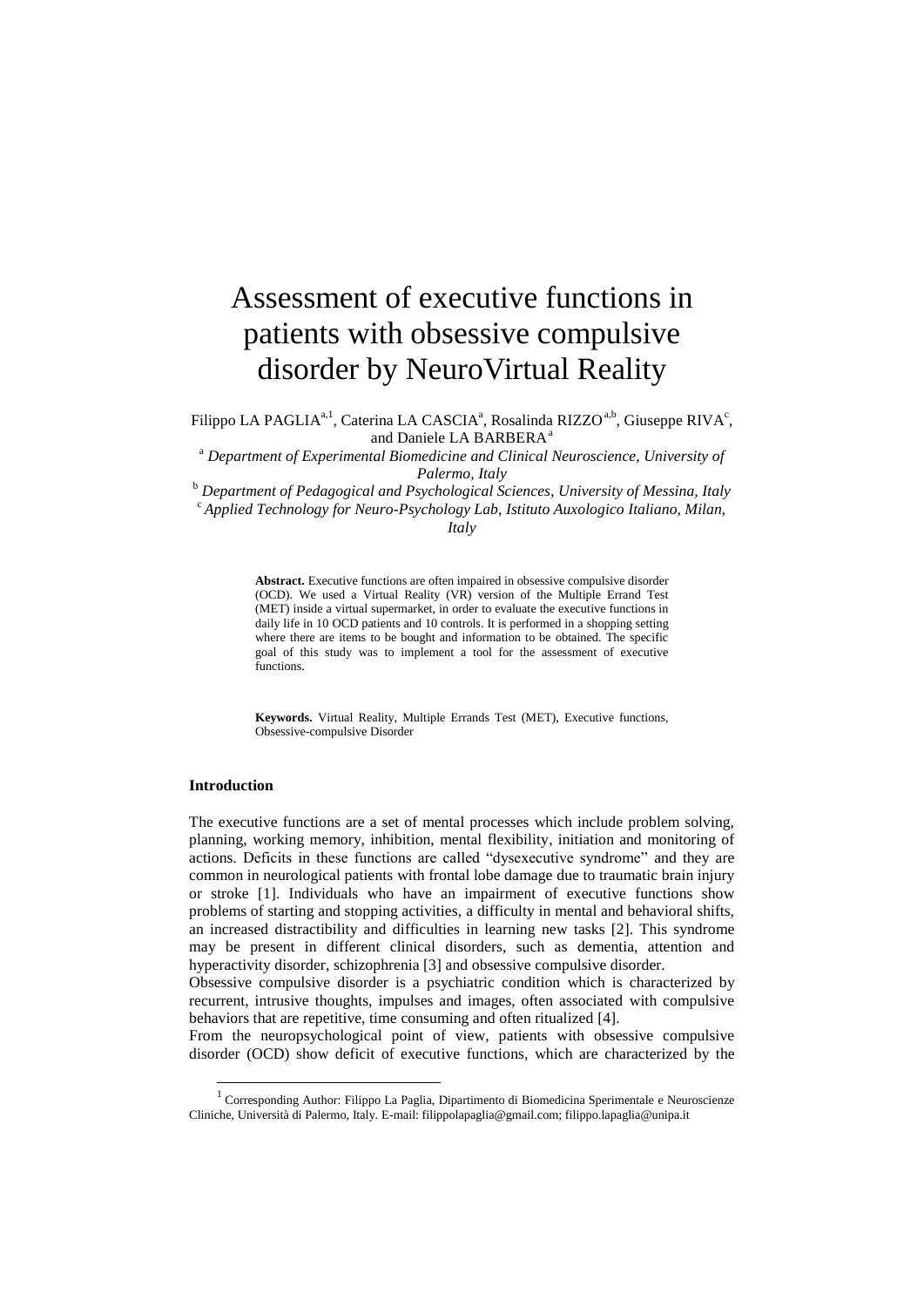impairment of several skills such as attention, planning, problem-solving and behavioral control [5]. Further, OCD is often associated with impairments of visuospatial skills [6], and of memory functioning, including visual, verbal, and numerical [7].

According a recent review [8], the executive functions which seem to be representative of the perseverative and repetitive behaviours observed in patients with OCD are setshifting and response inhibition. Set-shifting refers to the ability to shift attention among different features of a stimulus in response to a changing feedback.

The assessment and the rehabilitation of executive functions under typical clinical or laboratory conditions are unsatisfactory for several reasons. In such settings, planning, multi-tasking or problem solving are usually assessed by pen and paper tasks rather than being presented in an actual or simulated way [9]. Increasing the ecological validity of neuropsychological assessment is important since this will increase the likelihood that patient's cognitive and behavioural responses will replicate the response that would occur in real-life situation [10].

The Multiple Errands Test (MET) developed by Shallice & Burgess [2], is instruments used to assess executive functions in real life settings; it consists of tasks abide by certain rules. It is performed in an actual shopping mall-like setting where there are items to be bought and information to be obtained.

Recent research shows that Virtual Reality can offer new possibilities for the assessment of executive functions providing an additional support to the traditional paper and pencil tasks [11, 12].

The present study is aimed at analyzing the executive functions in patients affected by obsessive compulsive disorder through a neuropsychological battery and a Virtual Reality (VR) version of the Multiple Errands Test (MET) [13, 2] based on the NeuroVR software, as proposed by the Applied Technology for Neuropsychology laboratory, Istituto Auxologico Italiano of Milan [14].

#### **Methods**

We recruited 10 patients suffering from obsessive compulsive disorder diagnosed according to DSM IV-TR criteria (M=6, F=4; mean age=32,8 years, std.dev.=10,8) and 10 healthy controls (M=6, F=4; mean age=37,2 years, std.dev.=8,3) (table 1). Patients were randomly selected from the outpatient Unit of Psychiatry of Palermo Universitary Hospital.

|                     | <b>Experimental group</b> | Control group     |  |  |  |
|---------------------|---------------------------|-------------------|--|--|--|
|                     | $n=10$                    | $n=10$            |  |  |  |
| Age (Mean $\pm$ SD) | $32,80 \pm 10,779$        | $37,20 \pm 8,324$ |  |  |  |
| (range)             | $19 + 53$                 | $28 + 53$         |  |  |  |
| Gender (M, F)       | 6.4                       | 6.4               |  |  |  |

**Table 1**: Population characteristics

Patients were excluded from the study if they had a severe cognitive impairment (MMSE<19), a severe motor impairment which did not allow subjects to perform the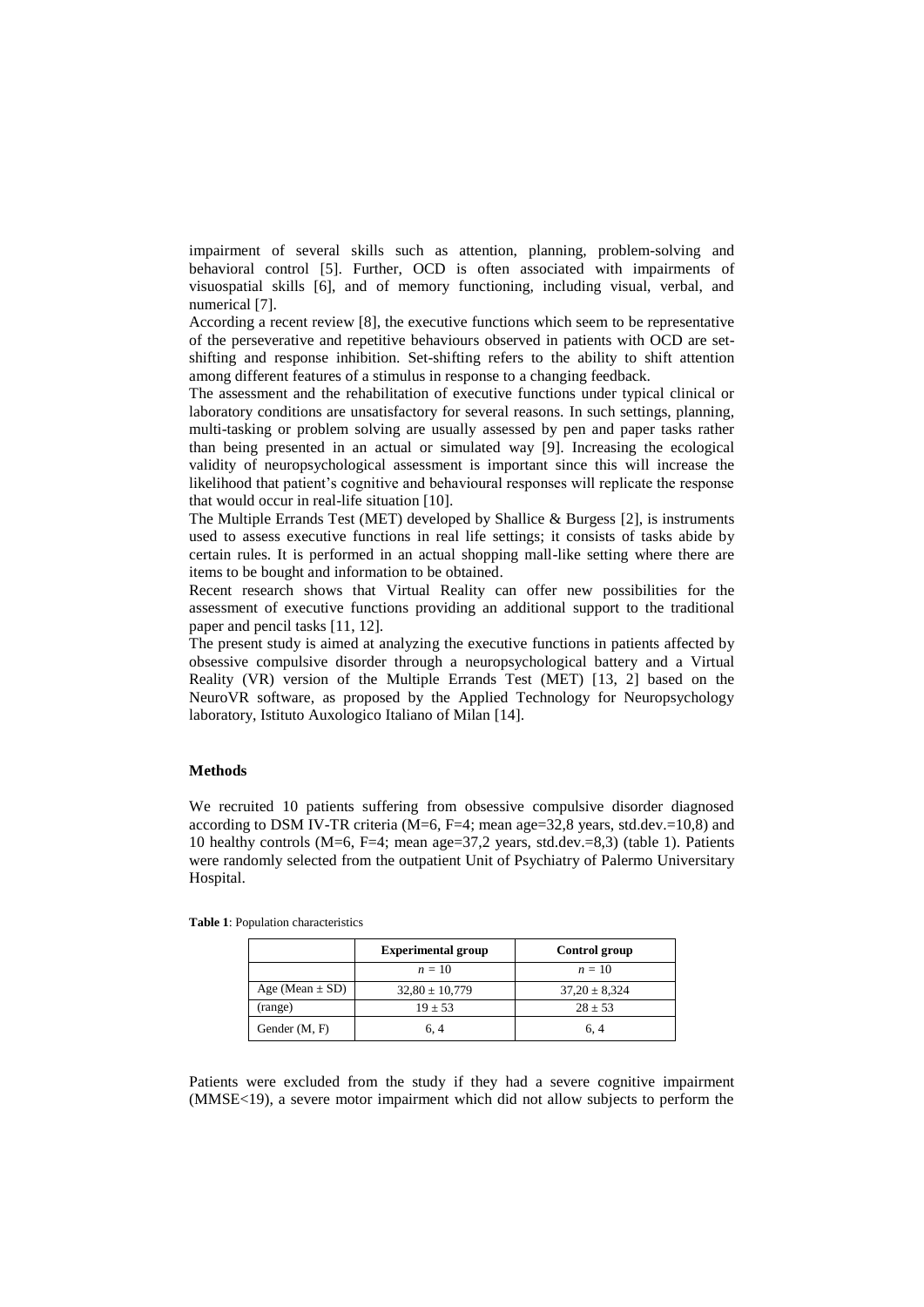procedure, auditory language comprehension difficulties (Token Test<26,5), object recognition impairments (Street Completion Test<2,25), excessive state and trait anxiety (STAI>40) and excessive depression state (Beck Depression Inventory>16).

The control group consisted of subjects without motor and cognitive impairments. In particular, exclusion criteria were: cognitive deficit evaluated by MMSE (cut off: 24); motor impairment which does not allow subjects to perform the virtual procedure; sensory deficits.

We used a complete neuropsychological battery for the assessment of executive functions, in the experimental group, including: Frontal Assessment Battery-FAB, to assess the presence and the severity of a dysexecutive syndrome affecting both cognition and motor behavior; Trail Making Test (form A and B), to investigate the [visual attention](http://en.wikipedia.org/w/index.php?title=Visual_attention&action=edit&redlink=1) and [task switching;](http://en.wikipedia.org/wiki/Task_switching_%28psychology%29) Phonemic and Semantic Fluencies, for object denomination; Tower of London, for the capacity of planning, and Corsi's memory span and supra-span, Digit span, Short Story recall and word recall tests, for memory evaluation.

After a neuropsychological evaluation, we used the Virtual Multiple Errands Test (V-MET), both in cases and in controls. In this version, after a training session, the subjects were requested to select and to buy various products presented on shelves with the aid of a joy-pad.

In particular, subjects were invited to buy some items following a defined shopping list (e.g. a chocolate bar or a product in sale) and to obtain some information (e.g. the closing time of the supermarket) following specific rules:

- you must complete all tasks but you can choose any order;
- you are not allowed to enter any aisle unless you need items to complete part of your task;
- you are not allowed to go into the same aisle more than once;
- you are not allowed to buy more than two items for item category;
- take as little time as possible to complete this exercise without rushing excessively;
- do not speak to the person observing you unless this is part of the exercise.

While completing the Multiple errands test procedure, time of execution, total errors, partial tasks failures, inefficiencies, rule breaks, strategies and interpretation failures were measured.

## **Results**

We applied the *Mann-Whitney Test* to evaluate the performance differences at the virtual test (V-MET) among cases and controls. The execution time for the whole task was higher in patients with OCD compared to controls, suggesting that patients with OCD need more time in planning than controls. The same difference was found in the partial errors during the task; in particular, there was a significant difference in the mean rank of the partial errors for the sub-tests 6 (buying two products from the refrigerated products aisle, Asym. Sig. = 0.025) and partial errors 7 (going to the beverage aisle and asking about what to buy, Asym. Sig. = 0.024). Furthermore, the mean rank for inefficiency (Asym. Sig.  $= 0.08$ ) and for interpretation failures is higher for controls (Asym. Sig.=0.01), while the values of divided attention (Asym. Sig.=0.02)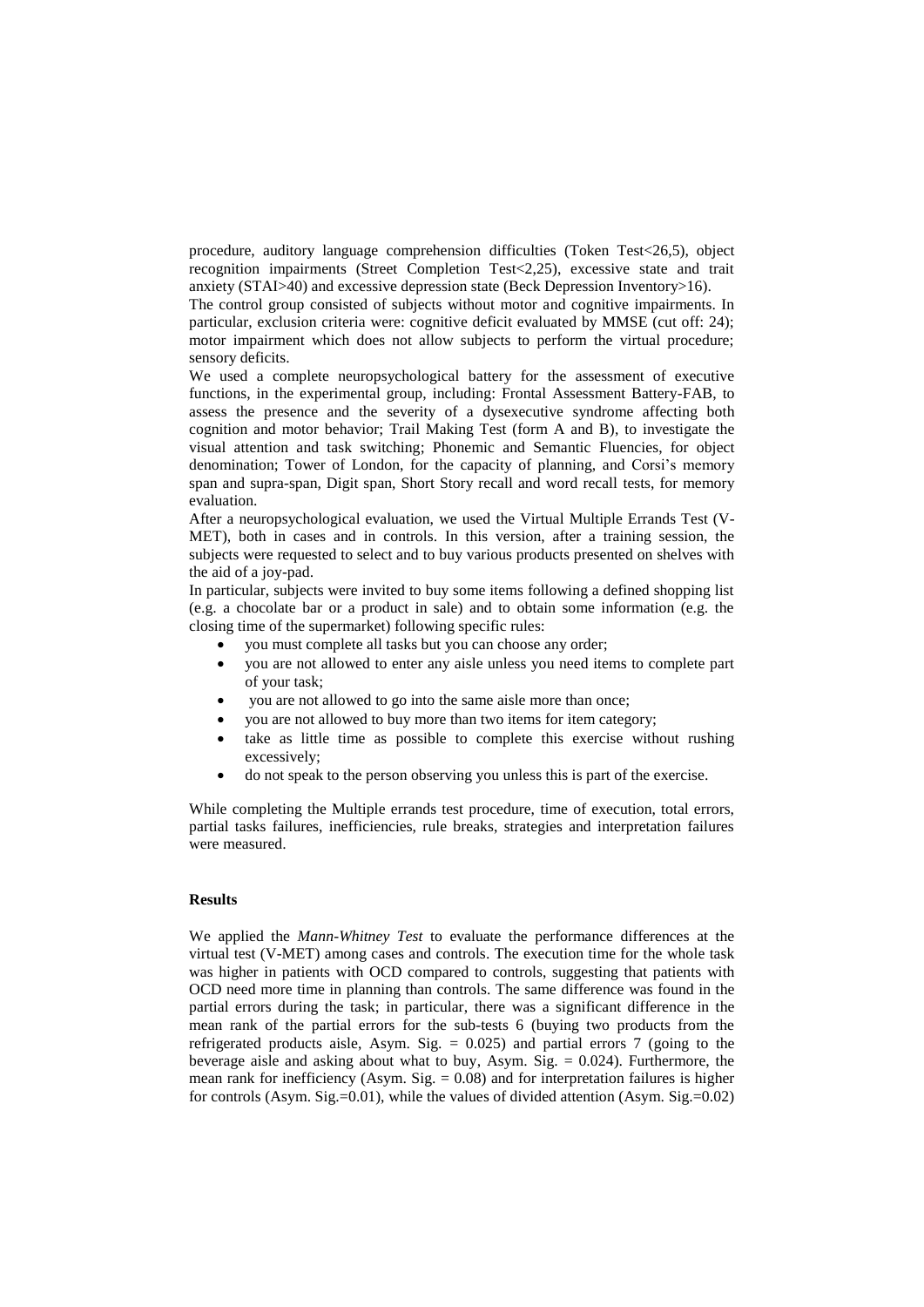and the of self correction (Asym. Sig.  $=0.07$ ) seems to be lower in controls. We think that obsessive patients tend to work with greater diligence and observance of rules than controls.

Among patients, Spearman correlation coefficients were used to examine the relationship between the neuropsychology tests and the scores of virtual version MET for each group (table 2).

|                           | Errors 5 |     | <b>Inefficiencies</b> |     | <b>Sustained</b><br>attention |     | <b>Maintained</b><br>sequence |     | No<br><b>Perseveration</b> |     |
|---------------------------|----------|-----|-----------------------|-----|-------------------------------|-----|-------------------------------|-----|----------------------------|-----|
|                           | r        | p   | r                     | p   | r                             | p   | r                             | p   | r                          | р   |
| <b>FAB</b>                |          |     | .628                  | .05 |                               |     |                               |     |                            |     |
| TMT(B)                    | $-.645$  | .04 |                       |     | .817                          | .00 |                               |     |                            |     |
| TMT (BA)                  | $-.674$  | .03 |                       |     | .820                          | .00 |                               |     |                            |     |
| <b>Phonemic Fluencies</b> |          |     |                       |     |                               |     |                               |     | .671                       | .03 |
| ToL                       |          |     | .736                  | .01 |                               |     | $-0.772$                      | .00 |                            |     |
| Digit Span                |          |     |                       |     |                               |     |                               |     | .688                       | .02 |
| Corsi's mem.span          |          |     | .789                  | .00 |                               |     |                               |     |                            |     |
| Corsi's supra-span        |          |     | .859                  | .00 |                               |     |                               |     |                            |     |

**Table 2.** Correlations between neuropsychological tests and the variables of the virtual MET

The Frontal Assessment Battery correlates with the inefficiencies variable (Sig. $=0.05$ ); the Trail Making Test significantly correlates with some VMET's variables: sustained attention, partial errors in performing of task n. 5 (buying a product on sale); the Fluence Phonemic correlates with the absence of perseveration; the Tower of London correlates with inefficiency and with maintenance of the tasks sequence; the Digit span correlates with the absence of perseveration; the Corsi's memory span and the Corsi's supra span correlates with the inefficiencies.

#### **Conclusions**

Our results provide initial support for the feasibility of using the VMET as an assessment tool of executive functions.

Further, the significant correlation found between the VMET and the neuropsychological battery support the ecological validity of VMET as an instrument for the evaluation of executive functions in patients with OCD.

The results of the present study are limited by the small sample size. Further studies are needed to clarify the relationship between traditional tests and the emerging tools based on virtual environment. For these purposes, analyses of comparable samples of OCD subtypes (e.g. washers, checkers, gamblers) could be relevant because the heterogeneity of the disorder can lead to different results for each subtype.

## **References**

[1] A.D. Baddeley & B.A. Wilson, Frontal amnesia and the dysexecutive syndrome. *Brain and Cognition* **7**  (1988), 31-44.

[2] T. Shallice & P.W. Burgess, Deficits in strategy application following frontal lobe damage in man, *Brain* **114** (1991), 727-741.